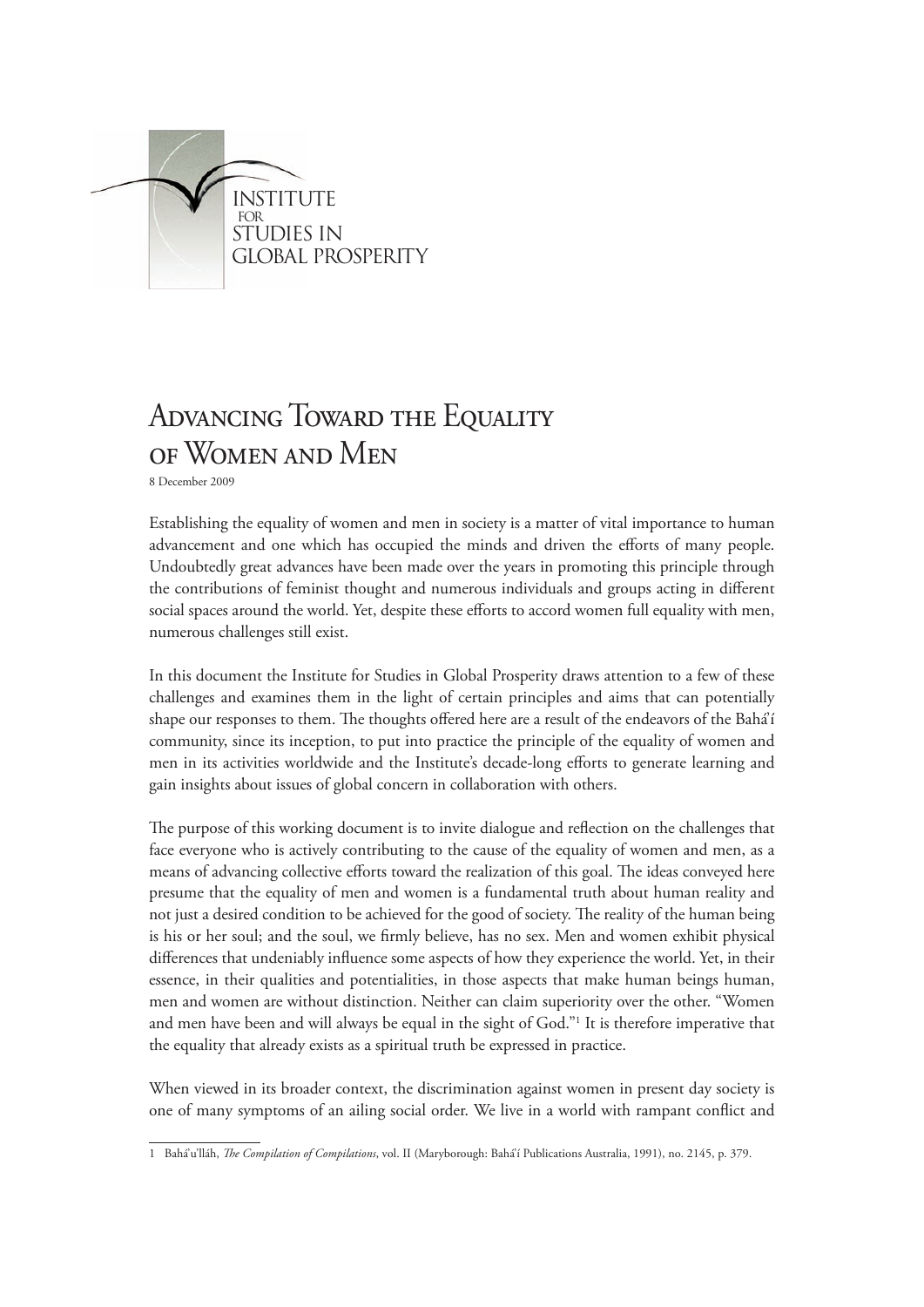injustice. Individuals and groups compete with one another in pursuit of narrow self-interests. Insecurity and violence are common place. For the most part, dominant social institutions, structures, and processes have not been set up in ways that effectively serve the common good and when people attempt to work within these systems to advance the common good they often face systemic constraints or outright political challenges. What is needed is a profound questioning of the assumptions underpinning the social systems and world views that enable and perpetuate these conditions. Otherwise the betterment of humankind and the advancement of civilization in both its spiritual and material dimensions will continue to elude humanity's best efforts. Our aim cannot be only to open room for women to participate in the affairs of society within the present social order. Rather, women and men must work shoulder to shoulder as they apply spiritual principles to the construction of a new social order characterized by justice, peace and collective prosperity.

Building social institutions and developing social practices that advance the equality of women and men, and promote the principles of unity and justice, will demand profound changes in the minds and hearts of people and in the structures of society. Individuals and groups working towards this goal may wish to consult and reflect on some of the questions and challenges that arise as they strive to apply these principles to different aspects of their individual and collective lives. The following statements attempt to identify some of these challenges and questions.

## 1. Expanding the basis of human identity

Individual and collective identity—our sense of who we are and how we fit into the world— is an important aspect of our socialization as human beings. It is closely tied to our sense of purpose and how we perceive our relationships with others. In the process of building civilizations, a significant factor has been the demonstrated capacity of human beings to compose identities which go beyond real or imagined difference Yet those who have sought advantage at the expense of others have often invoked real or imagined differences as a means of dividing people—in order to advance their own interests and ambitions. Over time, these distinctions born of self-interest have solidified into stereotyped constructs related to race, gender, nationality and ethnicity. These stereotyped constructs have often been used to define human beings and to divide them into groups. Narrowly identifying with particular physical or social characteristics and placing them at the center of our understanding of self and other has had ruinous consequences, whether that identity has been used as a basis for seeking preference over others or has congealed in response to the experience of prejudice and oppression. The deeply fragmented social reality that we find around us today is, in part, a consequence of these narrow identity constructs and attachments.

Beyond these fragmented ways that individuals and groups have come to define themselves, men and women of insight, often inspired by the sacred scriptures of the world, have throughout history sought to broaden human consciousness by drawing attention to that which is most essential about human nature: the inner reality with which every human being is born, the reflection of the Divine in each of us, that which we all share in common, that which is whole within us, as opposed to the fragmented labels with which society tags us in the course of our life. This primary, over-arching human identity, rooted in the reality of the human soul which has no sex, race, nationality or other physical or social distinction, can be understood and developed in a manner that simultaneously values the many secondary aspects of human diversity. Through the unshakeable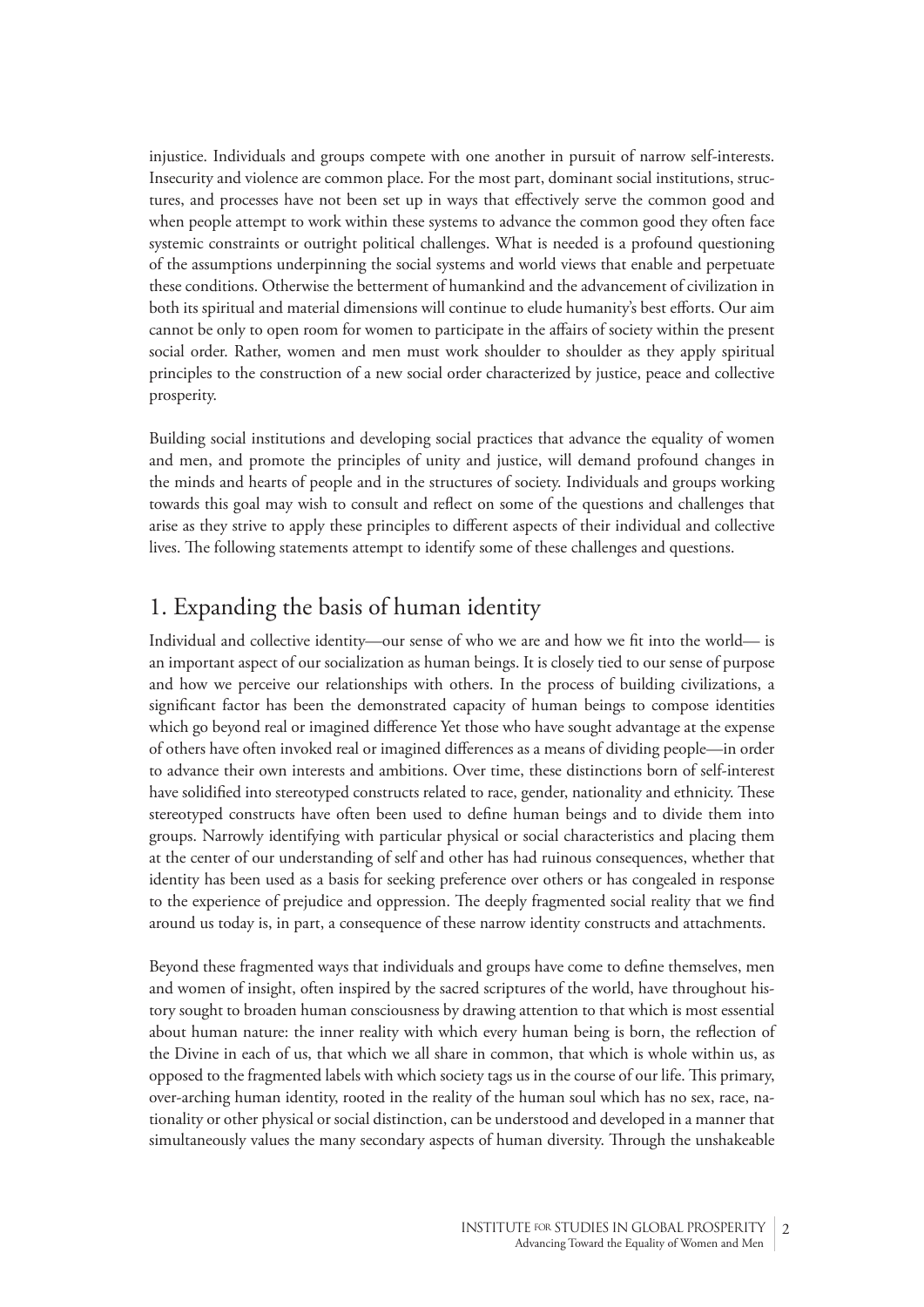sense of security that comes from being consciously aware of one's underlying spiritual nature, shared by all humanity, it becomes possible for an individual to derive joy from, and to value, all the other aspects of one's identity. This can be done in a spirit of openness—a willingness to share with and to learn from others. This broadened sense of our common humanity is expressed in the following passage from the Bahá'í Writings: "Know ye not why We created you all from the same dust? That no one should exalt himself over the other. Ponder at all times in your hearts how ye were created. Since We have created you all from one same substance it is incumbent on you to be even as one soul…."2

At the collective level, this shared identity, which is spiritual in nature, serves as the basis for regarding humanity as one. Not only does it override differences that arise on account of birth or upbringing, but it also inspires action by uniting people and leading them to cooperate, to form relationships and build communities. It is only in this way that human beings can fulfill their dual purpose which is to develop their individual potentialities and to contribute to the advancement of society. The principle of the oneness of humankind is an expression of our underlying reality.

The analogy of the human body illustrates how the principle of oneness can govern social organization. Within the body, millions of cells, with an extraordinary diversity of forms and functions, collaborate to make the existence of the human being possible. They give and receive whatever is needed for their individual function as well as for the growth and welfare of the whole. No one would try to explain the life of a healthy body in terms of concepts used so freely to describe society nowadays, such as the concept of self-interested competition for scarce resources. Nor would one argue that in order for the body to function better, all of its cells should become identical; such uniformity would make the body incapable of carrying out any of the complex functions necessary for its existence. The principle that governs the functioning of the human body is unity in diversity. It is possible to conceive of human society in a similar way. Society is composed of myriads of individuals and groups who have various affiliations and secondary identities but who also have a primary identity, rooted in the spiritual nature that they share with the rest of humanity. This identity that reflects the reality of all human beings forms the basis of their collective efforts to advance the common good.

There are undeniably groups of people in the world today, women most certainly among them, who experience oppression and whose positive sense of identity is being undermined. The identities of such groups who have been oppressed need to be recognized and affirmed. Yet, a mature humanity must needs go further and recognize the broader identity shared by all in order to overcome the injustices facing so many. How, then, do we ensure that raising consciousness and addressing the conditions of injustice that affect a particular group do not result in a narrowing of identity and in the reinforcement of divisive distinctions? How do we foster the will to struggle for change without making these identity issues our sole cause? How do we prevent identitybased struggles from becoming ends in themselves, rather than working towards a society which embodies the principle of the oneness of humanity and is free from the many forms of prejudice and discrimination that afflict the world? How do we assure that emphasizing a common identity premised on the spiritual nature of the human being, and the principle of oneness that derives from it, does not reinforce passive habits of acceptance and resignation but rather strengthens the will to champion justice? How do we recognize difference without glorifying it, obscuring

<sup>2</sup> Bahá'u'lláh, *The Hidden Words of Bahá'u'lláh*, Arabic no. 68, (Wilmette: Bahá'í Publishing Trust, 1985), p. 20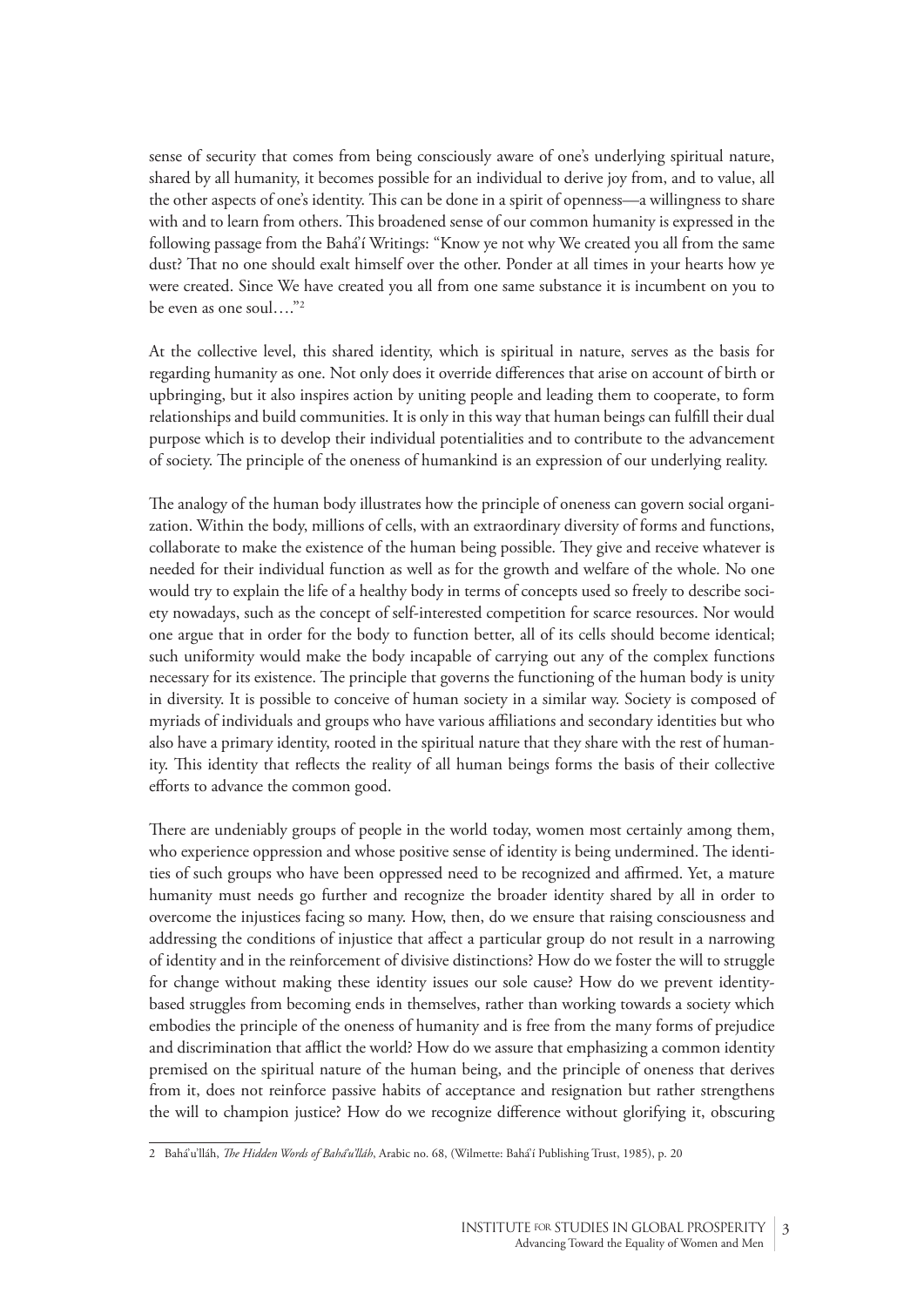commonalities or creating divisions between people? How do we assure that under the banner of unity we are not promoting uniformity but are, instead, seeking to create environments of unity that value diversity? How do we help people develop their primary identity by taking into consideration their spiritual reality and their connection with others?

# 2. Overcoming oppression through the acquisition of self-knowledge

Thirst for knowledge is one of the greatest forces that can shape one's purpose, and understanding is one of the most precious gifts a human being can possess. Among the greatest forms of oppression is that a person desiring knowledge and seeking the truth should not know where to find it and from what source to seek it. To know who we are and the purpose for which we have been created is one of the most profound yearnings of the human soul. And yet, this self-knowledge is denied to so many by the oppressive forces at play in all societies. Around the world, women and men are taught false conceptions about who they are, what their true nature is, and what conduces to their happiness and fulfillment. Their inherent nobility and potential is denied. Violence against women and girls, carried out every day, often in the most brutal forms, poses an immediate threat to millions and perpetuates in men harmful attitudes and habits that are carried from the family to the workplace, to political life, and ultimately to international relations. Resolving this pressing challenge is not just a question of changing attitudes but also structures—structures which exist at the level of laws, regulations and policies but which are also social, cultural and mental.

Even in societies where women have been granted certain political and economic rights and are legally empowered, both men and women are denied knowledge of their true selves. Women are objectified and sexuality is made the core of their identity. Their aims and aspirations are set in terms of pleasing men. Attraction to beauty, another force seeded in the human soul that can potentially shape one's moral purpose and direct one toward standards of excellence and refinement, is deliberately perverted to the point where women and men are seen as no more than means for the gratification of material desires. Rather than counteracting such views, existing educational programs often serve to reinforce them by emphasizing intellectual development without due consideration of moral values and spiritual qualities—values that enable individuals to move beyond a preoccupation with the pursuit of personal wealth and satisfaction, toward action for the benefit of the whole. Other potent agents of socialization today are systems of mass media, including emerging forms of new media. Around the world, adolescent girls and boys are raised in an environment that is strongly influenced by media systems that propagate and exploit misconceptions about human nature. Acting on the dictates of certain industries and interests, media systems are frequently used as instruments of manipulation. Media systems also work to naturalize the messages and habits of thought they propagate, until these messages and habits begin to appear as normal, inevitable features of social life.

From where can people seek knowledge about the true nature and potential of the human being? How can social values and structures premised on false conceptions of human nature be critically examined and reformed? How can education be used as a means for nurturing thirst for knowledge and attraction to beauty to the benefit of society and the upliftment of human conduct? Who will be the protagonists of such changes? And how can this process be approached in ways that are constructive and unifying? How can individuals and groups begin to counteract the nega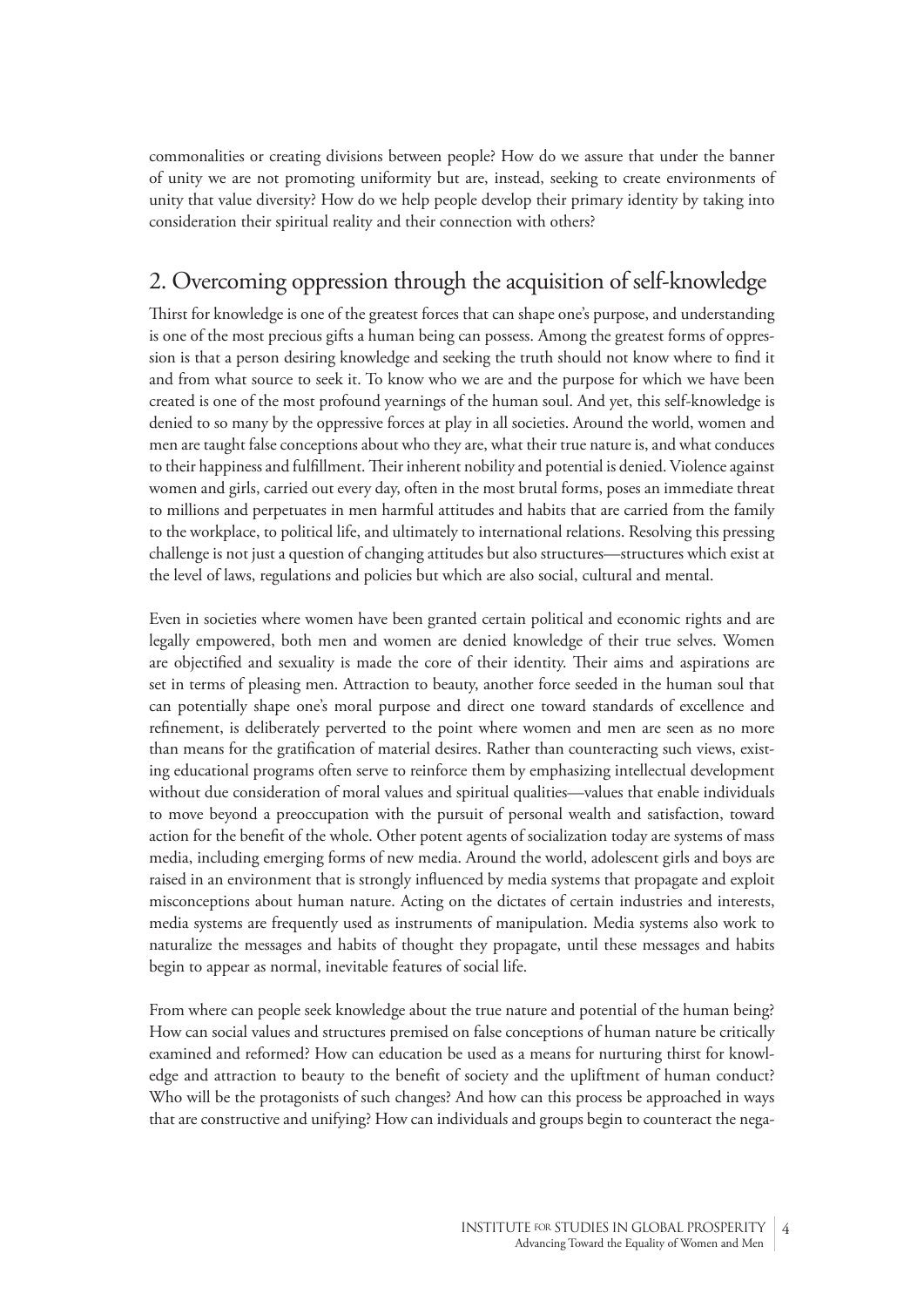tive influences of media? What role can media play in fostering positive social change? How can new media content be developed that reflects the true nature of human beings?

## 3. Moving beyond cultural relativism

The diverse cultures that exist in the world today embody different ways of perceiving and interacting with the world. Humanity is gradually maturing beyond the notion that some 'advanced' and 'civilized' cultures carry the burden of 'civilizing' others. Most thoughtful people agree that cultural imperialism, or the domination of one culture by another, can no longer be condoned or enabled. Along with a growing appreciation for local knowledge, people everywhere are gaining greater understanding of the strength and richness that comes from cultural diversity, much like the genetic diversity that we treasure in the natural world and view as a common trust.

There are, however, certain beliefs or practices in every culture that are prejudicial towards, or are in some way harmful to, particular groups, especially women and girls who often occupy the most vulnerable positions in society. Cultural relativism, the view that all cultural practices and beliefs are equally valid, has gained prominence in recent times and has certain value. But when cultural relativism is elevated as the sole lens through which we view cultures, it provides no means of overcoming oppressive aspects of cultures, no means of addressing the injustices that are frequently carried out in the name of tradition, culture, and often religion, and no means of creating more just and equitable societies. Taken to the extreme, cultural relativism denies the possibility of any universal moral standards. It can also be used as an excuse for inaction to prevent injustice or, more seriously, as a defense for action that is objectively harmful to certain groups. This kind of approach has in many circumstances led to a moral void, and a paralysis of will, that has allowed for the perpetuation of injustices.

If all values and norms are deemed relative to their cultural context, what should be done about practices that, for example, threaten the life and health of women and girls in different societies? Are there any universal values or norms? If so, who sets them? In this regard, many people believe that just as there are physical laws which apply to all human beings, there are spiritual principles that are neither inventions of the human mind nor social conventions. Rather, they are expressions of the laws of material and spiritual existence and are built into the structure of the universe. How can we all be assisted to recognize these universal spiritual principles? How does a community determine how such principles should be applied? Who is to decide what changes are to be made and how? Where does moral authority come from? How do people become empowered to reflect on their own cultural values and determine what changes should be made? What systems and structures support these changes?

#### 4. Transforming economic structures and processes

Through work, human beings develop their capacities to think, to create, to provide and care for others and to contribute to the advancement of civilization. But work cannot yield productive results for families, communities, and societies when half of the world's population controls only 1% of its wealth, and 10% of the population controls 85% of the wealth.3 We live in a world

<sup>3</sup> *The World Distribution of Household Wealth*, James B. Davies, Susanna Sandström, Anthony Shorrocks, and Edward N. Wolff (United Nations University–World Institute for Development Economics Research, December 2006).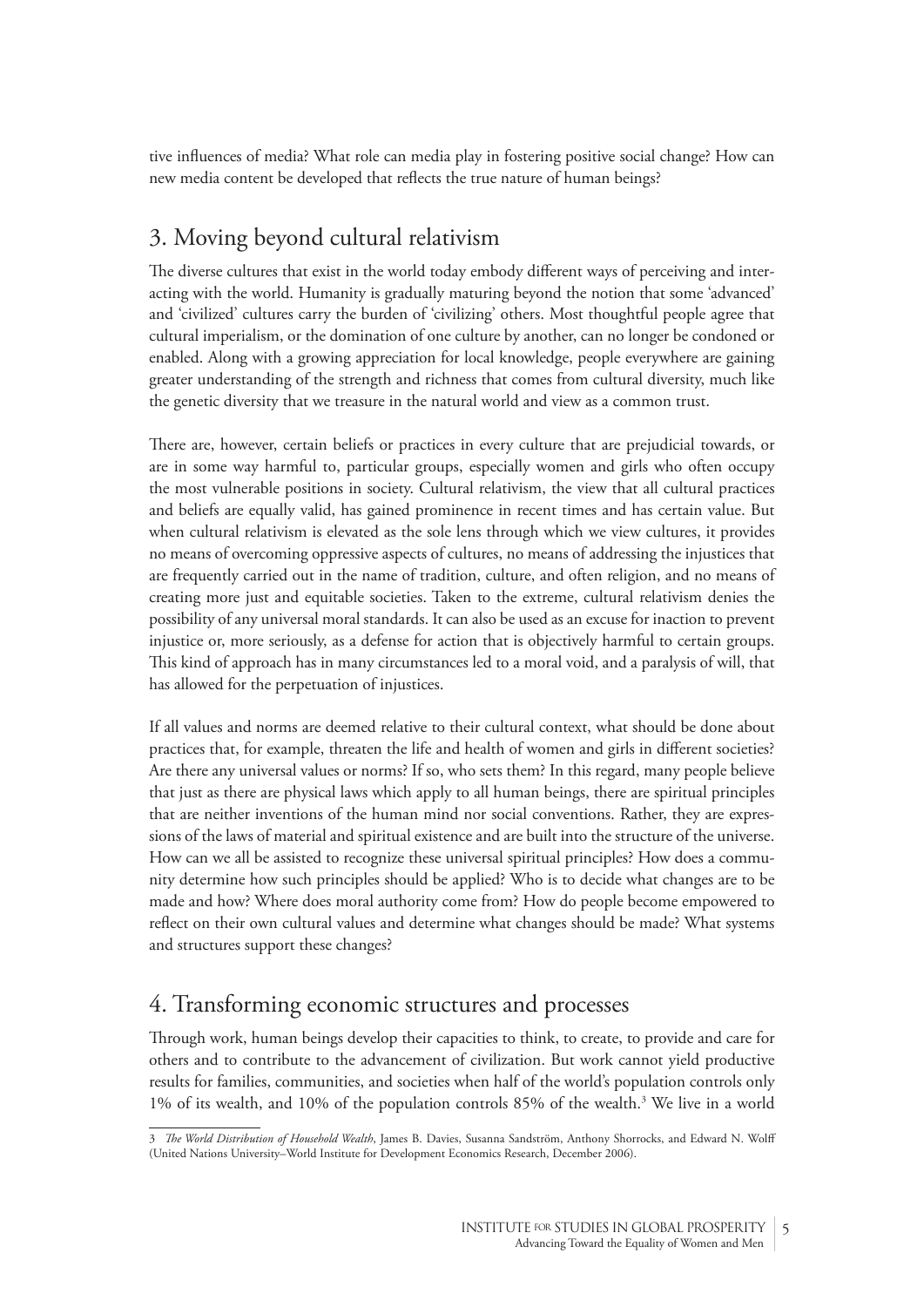in which work does not yield viable subsistence for the majority and does not contribute to happiness for many others. Productive and meaningful work is not reliably available to large segments of humanity. This social reality demonstrates a fundamental crisis in the current economic system and in the assumptions and principles that underlie it. New economic thinking and new economic relationships are needed in order to overcome the current highly unstable combination of stagnation in some regions and hyperactivity in others. The way we define and arrange our economy expresses what we value and is intimately related to advancing the equality of women and men. With this in mind, we can ask ourselves what kind of economic productivity emerges from competition and conflict, and what comes from cooperation and reciprocity? Are there other sources of human motivation and economic vitality other than self-interest and competition that an economy can tap into?

Economic activity and the strengthening of the economy—a process that may include, but is not synonymous with, economic growth—have a crucial role to play in achieving the material and spiritual prosperity of a region and its people. Humanity's growing appreciation of the economic interdependence among different regions of the world and the possibilities for global integration are also of great value. However, the narrowly materialistic worldview underpinning much of modern economics has contributed to the degradation of human conduct, the corruption and dissolution of important institutions, and the exploitation and marginalization of large segments of the population—women and girls key amongst them. Moreover, when we consider the spiritual dimensions of existence, and we acknowledge the spiritual potential that is latent within all human beings, it is clear that the assumptions underlying today's dominant economic systems do not draw out these latent potentials—such as our capacity to love, to build unity and to serve others. Furthermore, these dominant systems are set up in such a way that in many cases they severely disadvantage those whose economic behavior is consistent with spiritual and moral principles. Finally, the fact that increased flows of goods, services, capital and labor within existing structures and processes benefit only a very few at the expense of so many—giving rise to the impoverishment of entire local communities, the exploitation of vulnerable populations, and the mass destruction of the environment—can clearly not be ignored.

Economic pressures such as these have, among other things, resulted in the disruption and dislocation of families and communities and the disappearance of diversified, ecologically sustainable small-scale agriculture, mostly in rural areas where it is often women who carry out the bulk of the work and who are disproportionately affected by these trends. Such pressures have also led to growing insecurity within local economies that have historically valued social ties and a collective sense of well-being over competition and individual advancement. To make these statements is not to romanticize the past or to promote a naïve ideal of the 'local' in reaction to the idea of a distant, all-powerful 'global'. Rather, it is to recognize that diverse economic arrangements need to be explored and given space to develop. Collective human prosperity will not be achieved merely by integrating more and more people into the dominant economic order as it currently exists. This insight is directly relevant to the struggle for the advancement of women, who have been structurally marginalized within this order.

It is widely recognized that the economic empowerment of women is an essential aspect of the advancement of the equality of women and men and necessary for assuring that women have options and the ability to make decisions conducive to their own well-being and that of their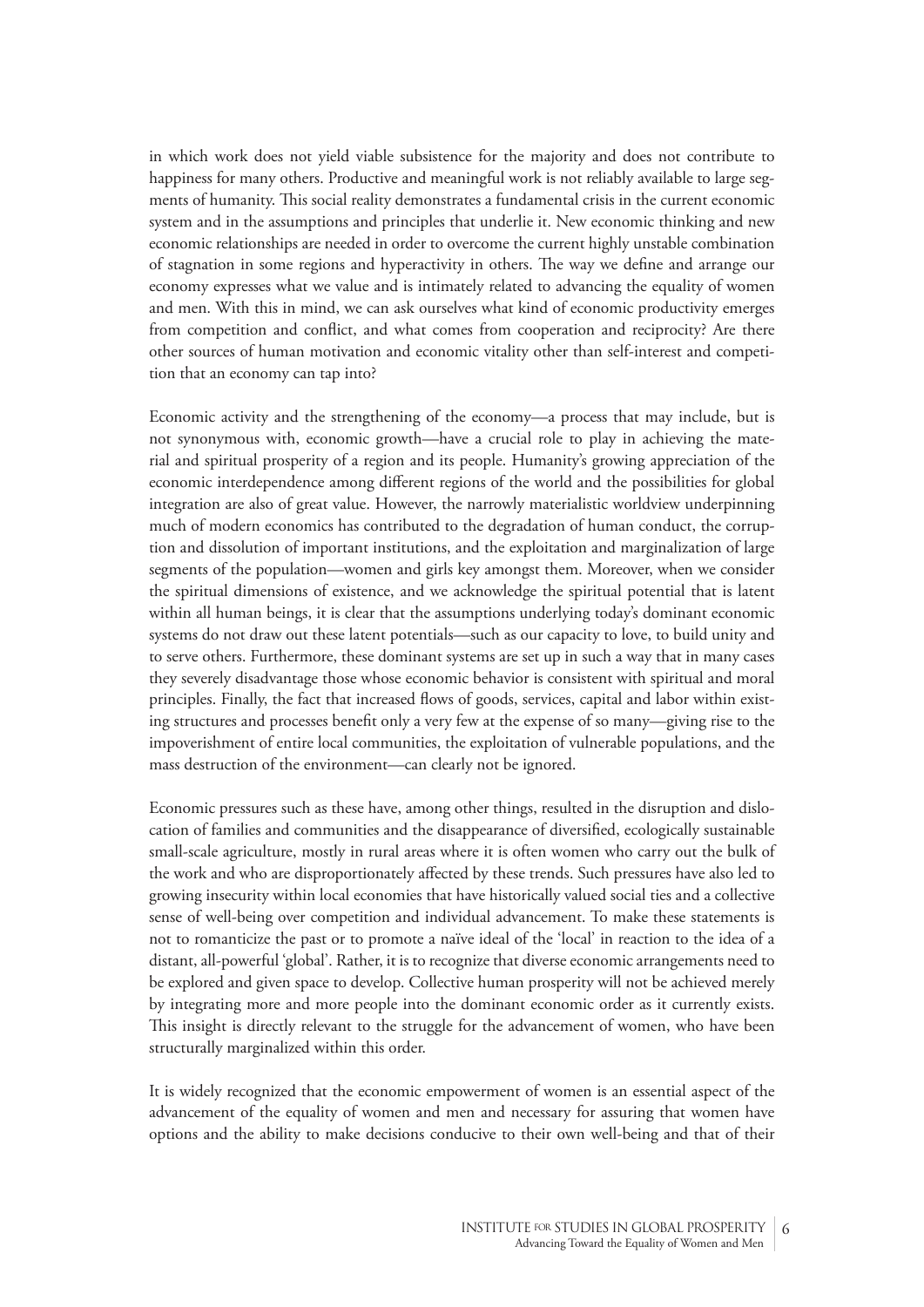families. In light of the observations made above, those who wish to foster women's full and equal participation in society will also need to reflect on the nature of the economic arrangements within which this participation is to take place. We need to ask ourselves whether such arrangements should only be concerned with the accumulation of material wealth that enriches a few or whether they should aim to enhance collective prosperity and promote community well-being and environmental sustainability. If our goal is the latter, then we need to ask ourselves how can a recognition of the unremunerated and unacknowledged work of feeding, nurturing and caring for others refine our understanding of economic realities? In addition, while rendering such work visible and valuable, how can we ensure that women participate more fully in all fields of work, that men become more active in the work of caring and nurturing and that the values underpinning such work are carried to other arenas of society? How can people translate recognition of interdependence into the creation of strong local economies? How can women and men engage in economic activity in a way that conduces to justice? How can they contribute to the construction of new economic structures and processes that reflect values such as reciprocity, cooperation, and mutual aid rather than competition and exploitation? How can we expand the conception of human rationality so that it is not reduced to utility maximization on the part of self-interested individuals who are divorced from social and moral obligations? How can we reconceptualize the nature and purpose of work, wealth and economic empowerment in light of the two-fold purpose of life: to develop individually and to contribute to the betterment of society?

#### 5. Redefining power

True equality between men and women will not be established unless prevailing conceptions of power that dominate contemporary thought are seriously questioned and fundamentally redefined. Understood in its broadest sense, power has to do with capacity. The exercise of power, or capacity, is fundamental to social existence and essential for transforming reality and advancing civilization. In other words, nothing can be accomplished in this world without the use of power. However, current conceptions of power tend to focus on the capacity to pursue one's self-interests, to compete effectively, to get others to act according to one's will, to dominate, to manipulate and to prevail over or against others. Moreover, it is often in terms of its most tangible physical, political, social and economic sources that people commonly think about power.

Understood and enacted in these terms, abuses of power and the unequal distribution of material sources and instruments of power have resulted in innumerable hardships and great suffering for women historically and into the present day. Many thoughtful people, feminist scholars and activists among them, have thus critiqued these prevailing conceptions of power and recognized that in an interdependent social body, coercive and adversarial expressions of power retard the progress and development of all members of the social body. They have instead drawn attention to the many integrative and mutualistic expressions of power that have clearly played an indispensable role in promoting social progress and well-being throughout history.

A reconceptualization of power in this sense requires a broadened appreciation of the sources of power available to humanity, which include the limitless and generative powers of unity, love, justice and equity, knowledge, humility, integrity and truthfulness—powers humanity has been learning to draw upon over the centuries. Expressions of power emanating from these sources can be seen in the capacity to work creatively and constructively with others in the pursuit of common